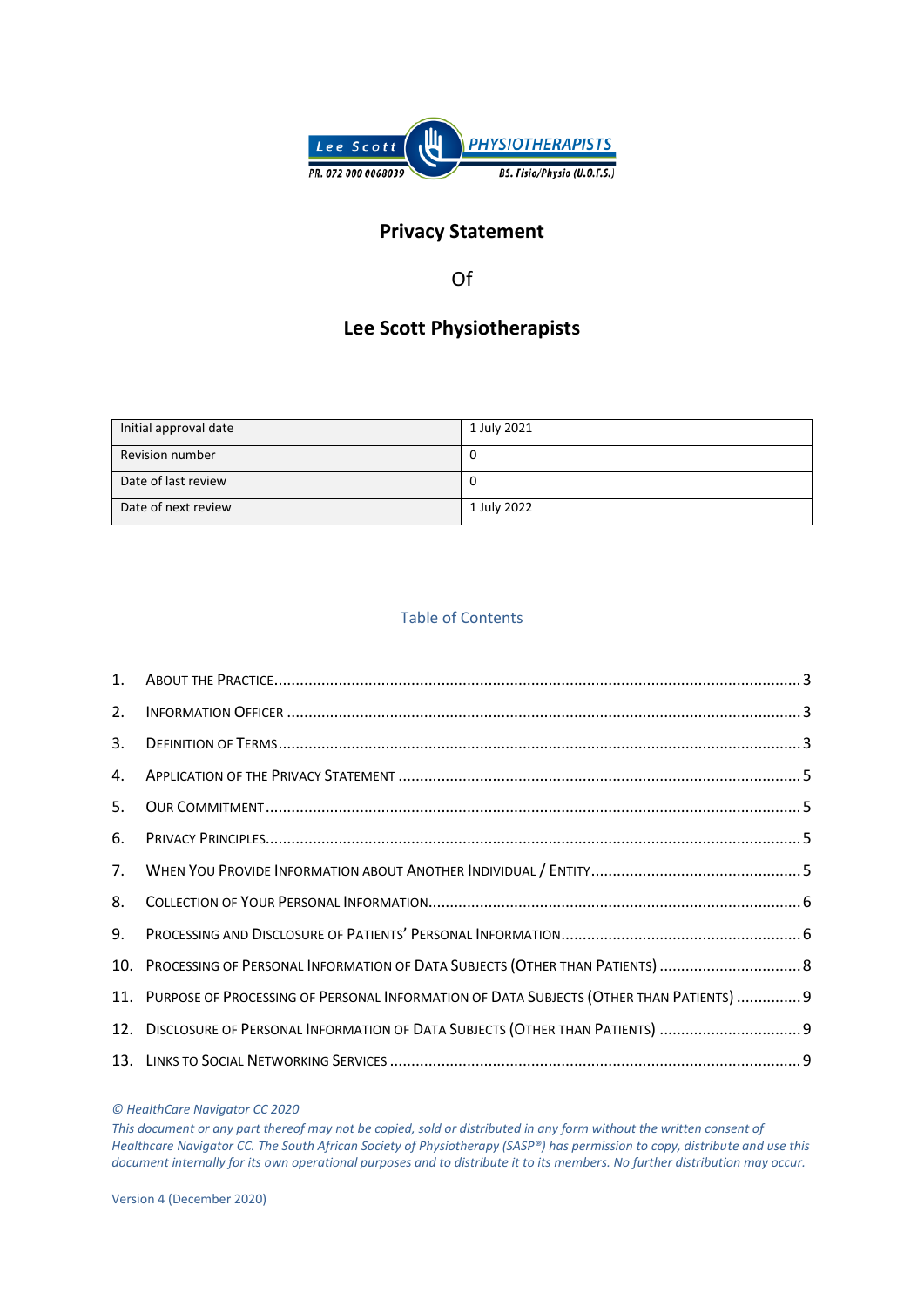| 17. SENDING INFORMATION ACROSS THE BORDERS OF THE REPUBLIC OF SOUTH AFRICA  10   |  |
|----------------------------------------------------------------------------------|--|
|                                                                                  |  |
|                                                                                  |  |
|                                                                                  |  |
|                                                                                  |  |
|                                                                                  |  |
|                                                                                  |  |
| 24. CONCERNS AND COMPLAINTS ABOUT THE PROCESSING OF YOUR PERSONAL INFORMATION 13 |  |
|                                                                                  |  |

*© HealthCare Navigator CC 2020*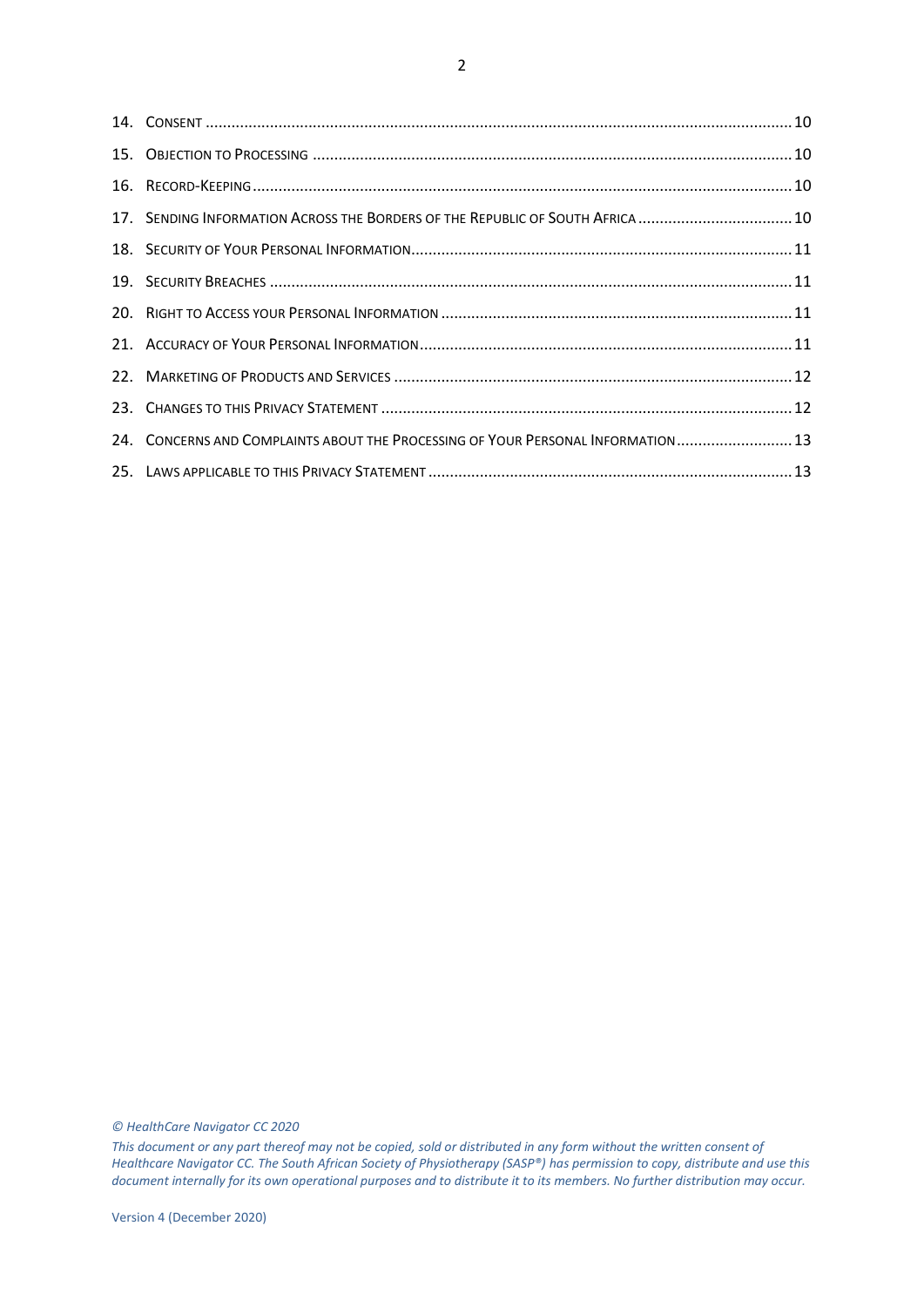#### **PRIVACY STATEMENT**

**Please read this Privacy Statement carefully to understand how your personal information will be handled by Lee Scott Physiotherapists. Every term of this Statement is material. If you do not agree with the processing of your personal information as set out in this Statement, we may in our sole discretion decide whether to provide or continue with the provision of physiotherapy services to you, unless we have a legal obligation to do so, or to otherwise engage with you.**

#### <span id="page-2-0"></span>**1. ABOUT THE PRACTICE**

This is a private physiotherapy practice, which provides physiotherapy services to patients. The practice is subject to various laws protecting the privacy and confidentiality of data subjects (e.g. the Health Professions Act and the National Health Act), including patients, as well as the ethical rules and policies of the Health Professions Council of South Africa (HPCSA).

## *The practice's contact details are as follows:*

**Address:** 26 Gardner Williams Ave, Paardevlei Specialist Medical Centre Lobby A 2nd Floor, Paardevlei, Somerset West, 7130 **E-mail:** info@leescottphys.com **Telephone:** 0834065901 **Website:** www.leescottphys.com

## <span id="page-2-1"></span>**2. INFORMATION OFFICER**

The contact details of the practice's Information Officer are as follows:

**Name:** Lee Scott

**E-mail:** info@leescottphys.com

**Telephone:** 0834065901

### <span id="page-2-2"></span>**3. DEFINITION OF TERMS**

3.1 **"Personal information"** refers to information relating to identifiable, living, natural persons as well as identifiable, existing juristic persons, and includes, but is not limited to -

3.1.1 information relating to the race, gender, sex, pregnancy, marital status, national, ethnic or

*<sup>©</sup> HealthCare Navigator CC 2020* 

*This document or any part thereof may not be copied, sold or distributed in any form without the written consent of Healthcare Navigator CC. The South African Society of Physiotherapy (SASP®) has permission to copy, distribute and use this document internally for its own operational purposes and to distribute it to its members. No further distribution may occur.*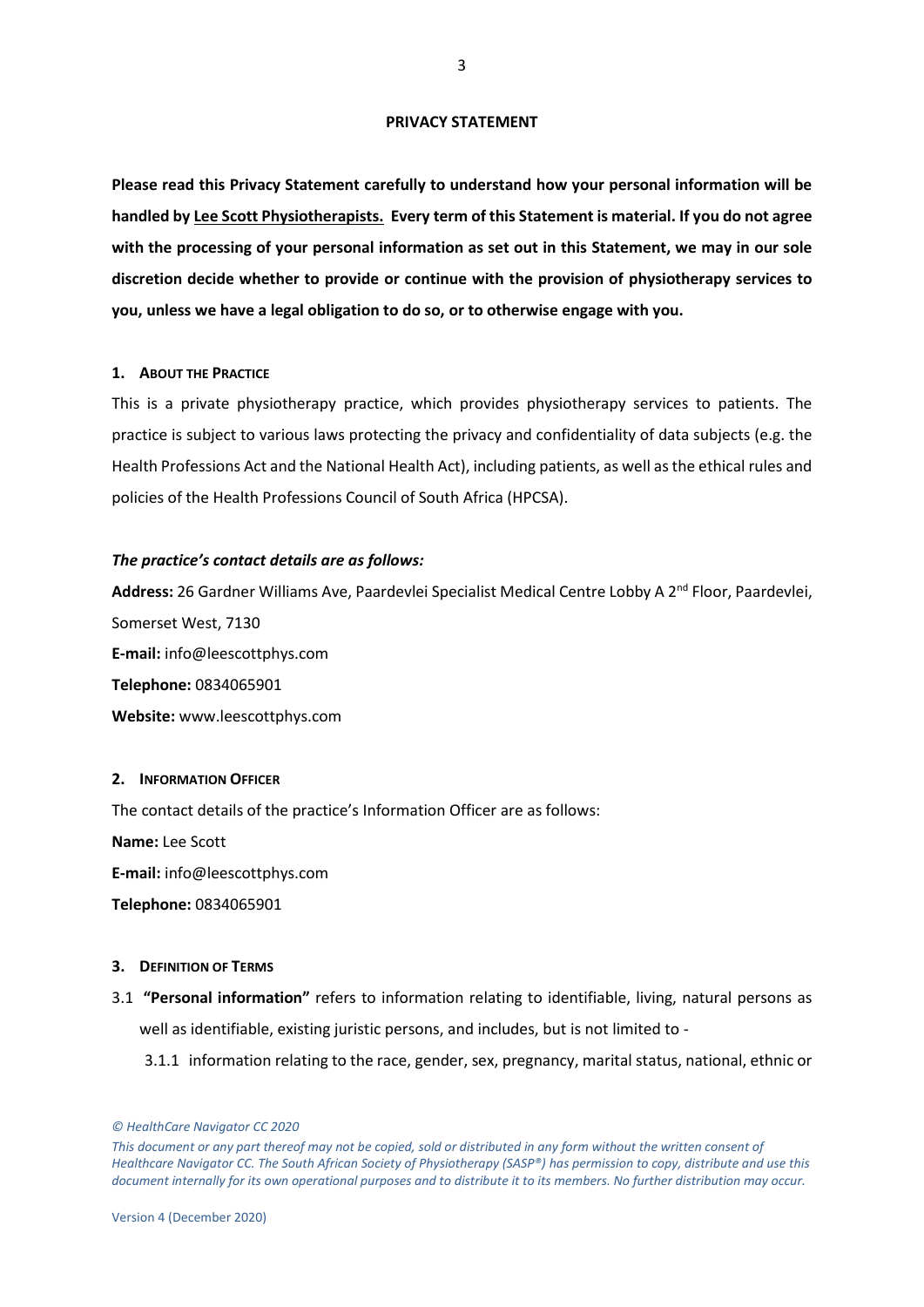social origin, colour, sexual orientation, age, physical or mental health, well-being, disability, religion, conscience, belief, culture, language and birth of the person;

- 3.1.2 information relating to the education or the medical, financial, criminal or employment history of the person;
- 3.1.3 any identifying number, symbol, e-mail address, physical address, telephone number, location information, online identifier or other particular assignment to the person;
- 3.1.4 the biometric information of the person;
- 3.1.5 the personal opinions, views or preferences of the person;
- 3.1.6 correspondence sent by the person that is implicitly or explicitly of a private or confidential nature or further correspondence that would reveal the contents of the original correspondence;
- 3.1.7 the views or opinions of another individual about the person; and
- 3.1.8 the name of the person if it appears with other personal information relating to the person or if the disclosure of the name itself would reveal information about the person,
- and "information" has a similar meaning unless the context requires otherwise.
- 3.2 **"Processing"** refers to any operation or activity or any set of operations, whether or not by automatic means, concerning personal information, including -
	- 3.2.1 the collection, receipt, recording, organisation, collation, storage, updating or modification, retrieval, alteration, consultation or use;
	- 3.2.2 dissemination by means of transmission, distribution or making available in any other form; or
	- 3.2.3 merging, linking, as well as restriction, degradation, erasure or destruction of information.
- 3.3 **"POPIA"** means the Protection of Personal Information Act (Act 4 of 2013) and Regulations made in terms thereof.
- 3.4 **"We" / "us"** refers to the practice and the practice owners / partners / directors.
- 3.5 **"You" / "your"** refers to the data subject (i.e. the person or entity) whose personal information is in the possession of or under the control of or processed by the practice.

*<sup>©</sup> HealthCare Navigator CC 2020* 

*This document or any part thereof may not be copied, sold or distributed in any form without the written consent of Healthcare Navigator CC. The South African Society of Physiotherapy (SASP®) has permission to copy, distribute and use this document internally for its own operational purposes and to distribute it to its members. No further distribution may occur.*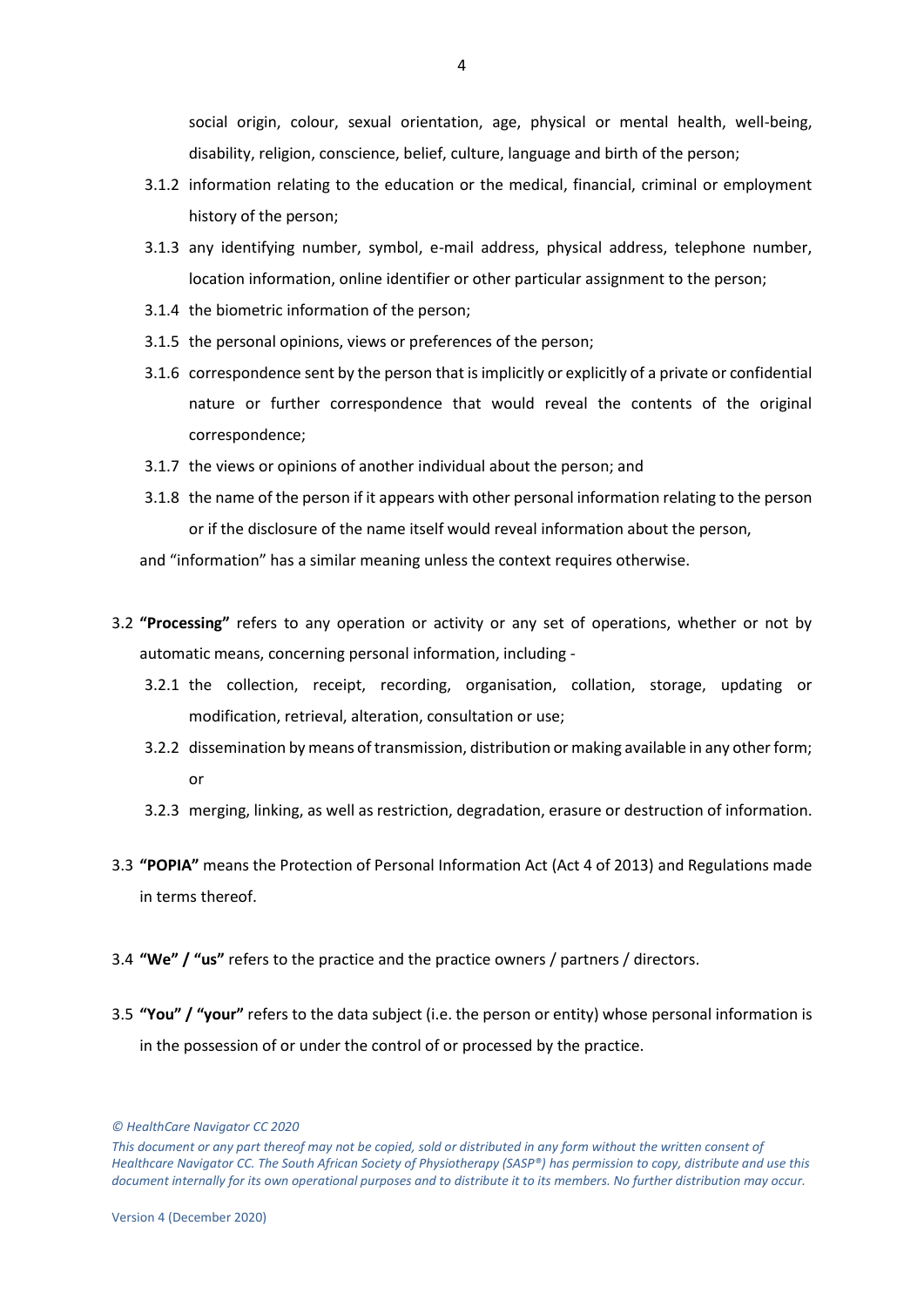#### <span id="page-4-0"></span>**4. APPLICATION OF THE PRIVACY STATEMENT**

This Privacy Statement applies to personal information that we have in our possession or under our control, and information that we collect or receive from or about you (for example, when you obtain physiotherapy services at the practice and/or submit information via the practice's website). It stipulates, amongst others, how we collect your personal information, the type of information collected, why that information is collected, the circumstances under which that information will be shared with others, the security measures that we have implemented to protect your personal information and your right to obtain access to and correct the information in our possession or under our control.

# <span id="page-4-1"></span>**5. OUR COMMITMENT**

We understand that your personal information is important to you and that you may be anxious about disclosing it. Your privacy and the security of your information are just as important to us and we therefore want to make sure you understand how your information will be processed. We acknowledge that we are required by law to keep your personal information confidential and secure. We are committed to conducting our practice in accordance with the law in order to ensure that the confidentiality of your personal information is protected and maintained. We take this commitment to look after your personal information seriously. We have implemented a number of processes to make sure that your personal information is used in the right way.

#### <span id="page-4-2"></span>**6. PRIVACY PRINCIPLES**

We apply the following principles in order to protect your privacy:

- No more personal information about you than what is necessary is collected;
- Your personal information is only used for the purposes specified in this Privacy Statement, unless you are advised otherwise;
- Your personal information is not kept by us if it is no longer needed; and
- Other than as specified in this Privacy Statement or otherwise agreed with you, we do not share your personal information with third parties.

#### <span id="page-4-3"></span>**7. WHEN YOU PROVIDE INFORMATION ABOUT ANOTHER INDIVIDUAL / ENTITY**

You must make sure that if you provide personal information about any individual or entity to us, you

*<sup>©</sup> HealthCare Navigator CC 2020* 

*This document or any part thereof may not be copied, sold or distributed in any form without the written consent of Healthcare Navigator CC. The South African Society of Physiotherapy (SASP®) has permission to copy, distribute and use this document internally for its own operational purposes and to distribute it to its members. No further distribution may occur.*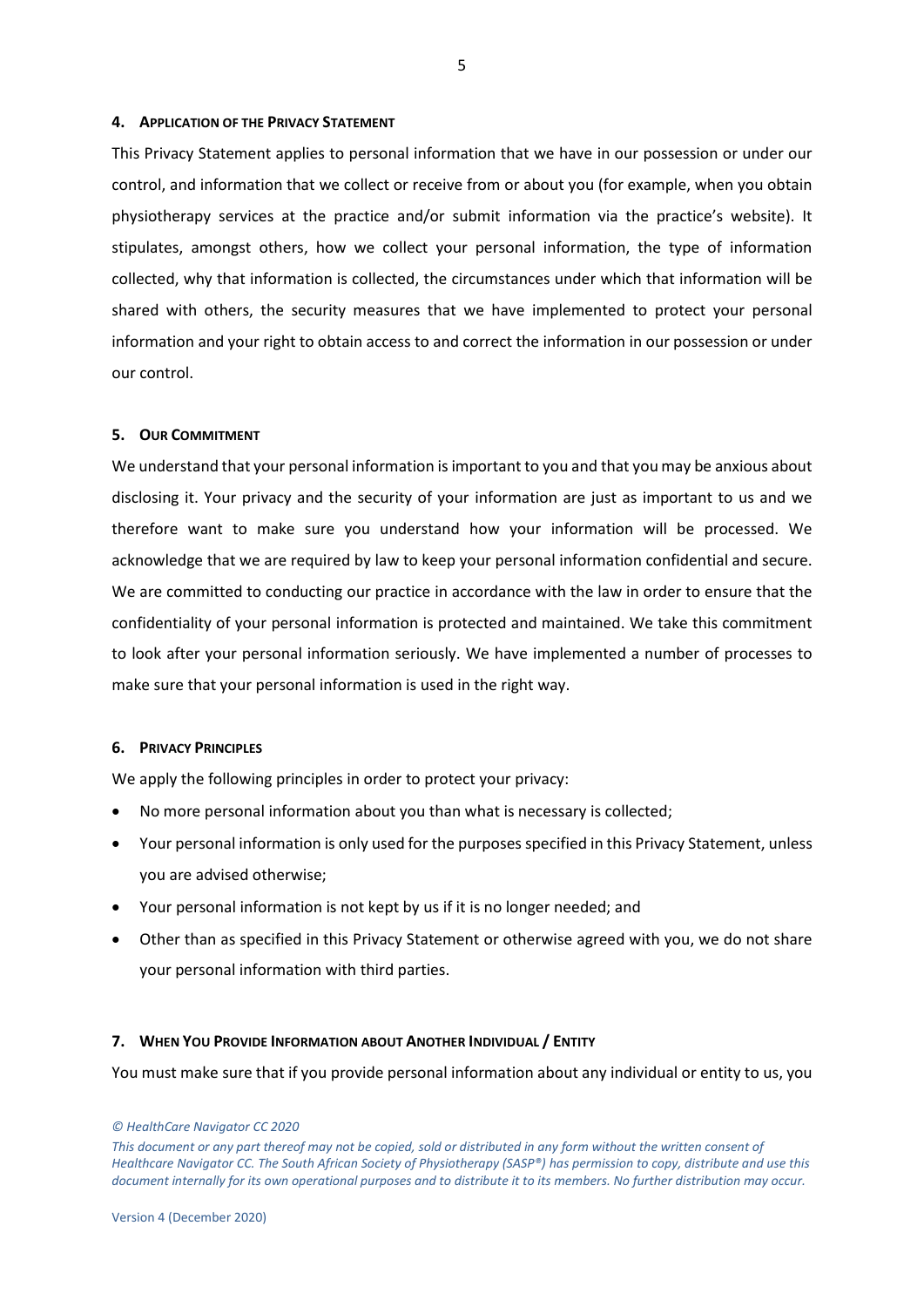may lawfully do so (e.g. with their consent). We will accept that you are acting lawfully. You should make sure that they are familiar with this Privacy Statement and understand how we will use and disclose their information.

#### <span id="page-5-0"></span>**8. COLLECTION OF YOUR PERSONAL INFORMATION**

We obtain personal information directly from you when you become a patient or an employee, when you log onto our website or when you provide information to us. Information may also be collected from other sources, depending on the circumstances, such as your next-of-kin, another health care practitioner involved in your care, the hospital / facility admission form, a credit bureau, a public record or when you make information publicly available. The information that we request from you is necessary to provide you with physiotherapy services or to manage the employment or other relationship. Information is generally collected for the purposes as set out below.

## <span id="page-5-1"></span>**9. PROCESSING AND DISCLOSURE OF PATIENTS' PERSONAL INFORMATION**

There are various laws that permit the processing of your personal information such as the National Health Act, the Health Professions Act and POPIA. We will only process, which includes collect, use, store or disclose, your personal information in accordance with the law or otherwise with your consent and will always strive to keep your information confidential, whether you supply it directly to us or whether it is collected lawfully from other sources.

We generally collect and process the following personal information about patients and retain it as part of our records:

- Name, identity number, date of birth, age, contact details, address and gender;
- Name and contact details of next-of-kin;
- Health status and disability;
- Funder (e.g. medical scheme) information;
- Physiotherapy services provided;
- Reports from special investigations such as radiology reports and pathology results;
- Account and payment details; and
- Patient documentation, including consent forms, invoices, photos, videos and correspondence.

*<sup>©</sup> HealthCare Navigator CC 2020* 

*This document or any part thereof may not be copied, sold or distributed in any form without the written consent of Healthcare Navigator CC. The South African Society of Physiotherapy (SASP®) has permission to copy, distribute and use this document internally for its own operational purposes and to distribute it to its members. No further distribution may occur.*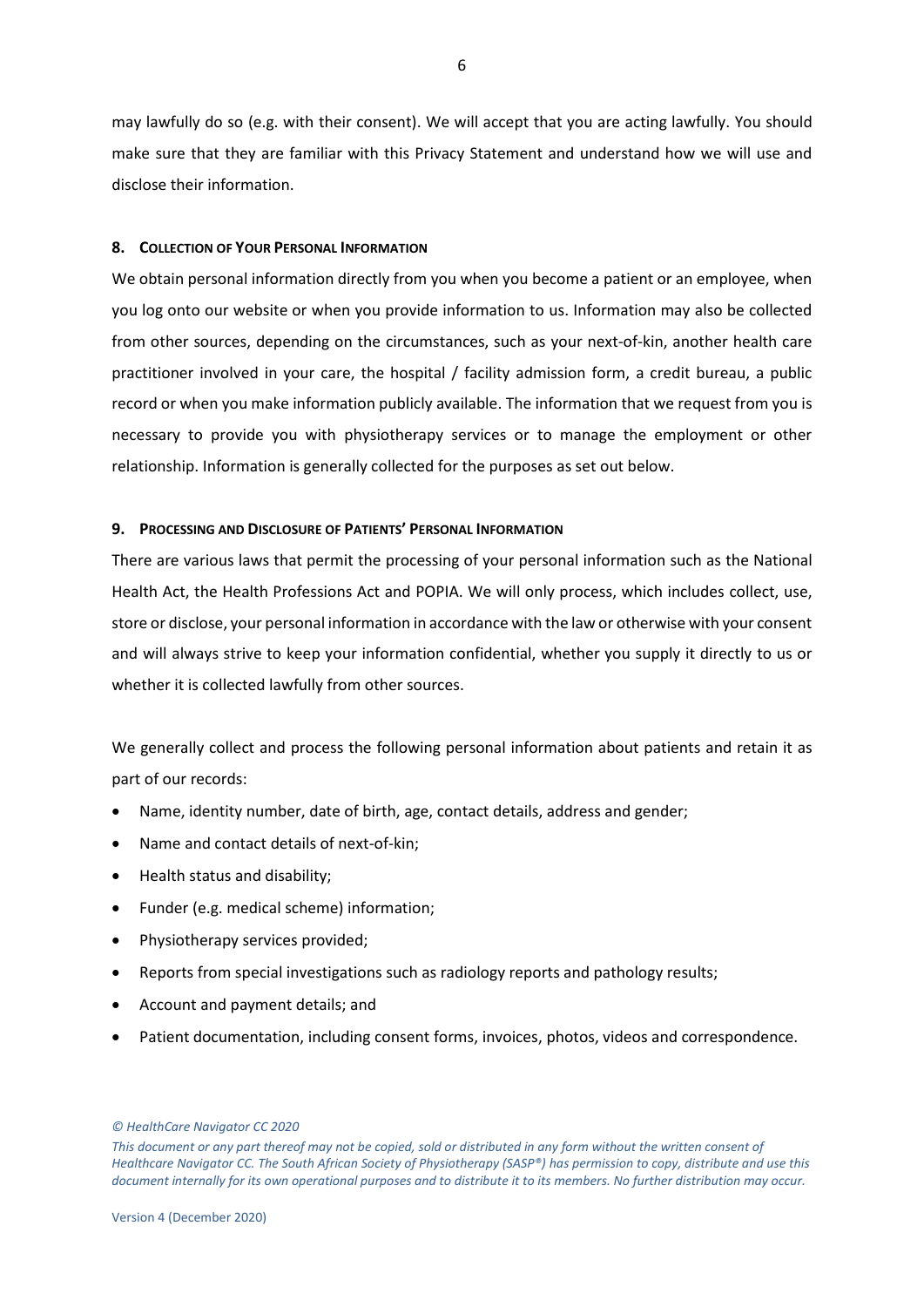When you become a patient of the practice, we will use your personal information as follows:

- to provide you with appropriate care;
- to communicate with you in respect of your care, including reminding you of appointments and collecting payments for services rendered;
- for administrative purposes, including preparing invoices and collecting payment for services rendered;
- to refer you to other practitioners;
- to report to referring practitioners;
- for participation in clinical trials;
- record-keeping;
- for historical, statistical and research purposes;
- as proof;
- for enforcement of the practice's rights;
- for any other lawful purpose related to the activities of a private physiotherapy practice; and/or
- as may be requested or authorised by you.

We do not use your personal information for commercial purposes.

Depending on the circumstances, your personal information will be disclosed to the following persons and entities:

- relevant treating practitioners to ensure appropriate care;
- next-of-kin (if it is necessary in the circumstances);
- your funder (such as your medical scheme upon its request, for example, to allocate benefits);
- your insurance company (upon your request);
- bodies performing peer review of our practitioners / clinical practice audits;
- our professional advisers as well as employees and service providers who assist us to provide the services and who perform functions related to the administration of the practice, subject to confidentiality agreements;
- debt collectors and credit bureaus, if your accounts are outstanding;
- public and private bodies (such as regulators), as may be required in terms of the law;
- law enforcement structures, including courts and tribunals;

*<sup>©</sup> HealthCare Navigator CC 2020* 

*This document or any part thereof may not be copied, sold or distributed in any form without the written consent of Healthcare Navigator CC. The South African Society of Physiotherapy (SASP®) has permission to copy, distribute and use this document internally for its own operational purposes and to distribute it to its members. No further distribution may occur.*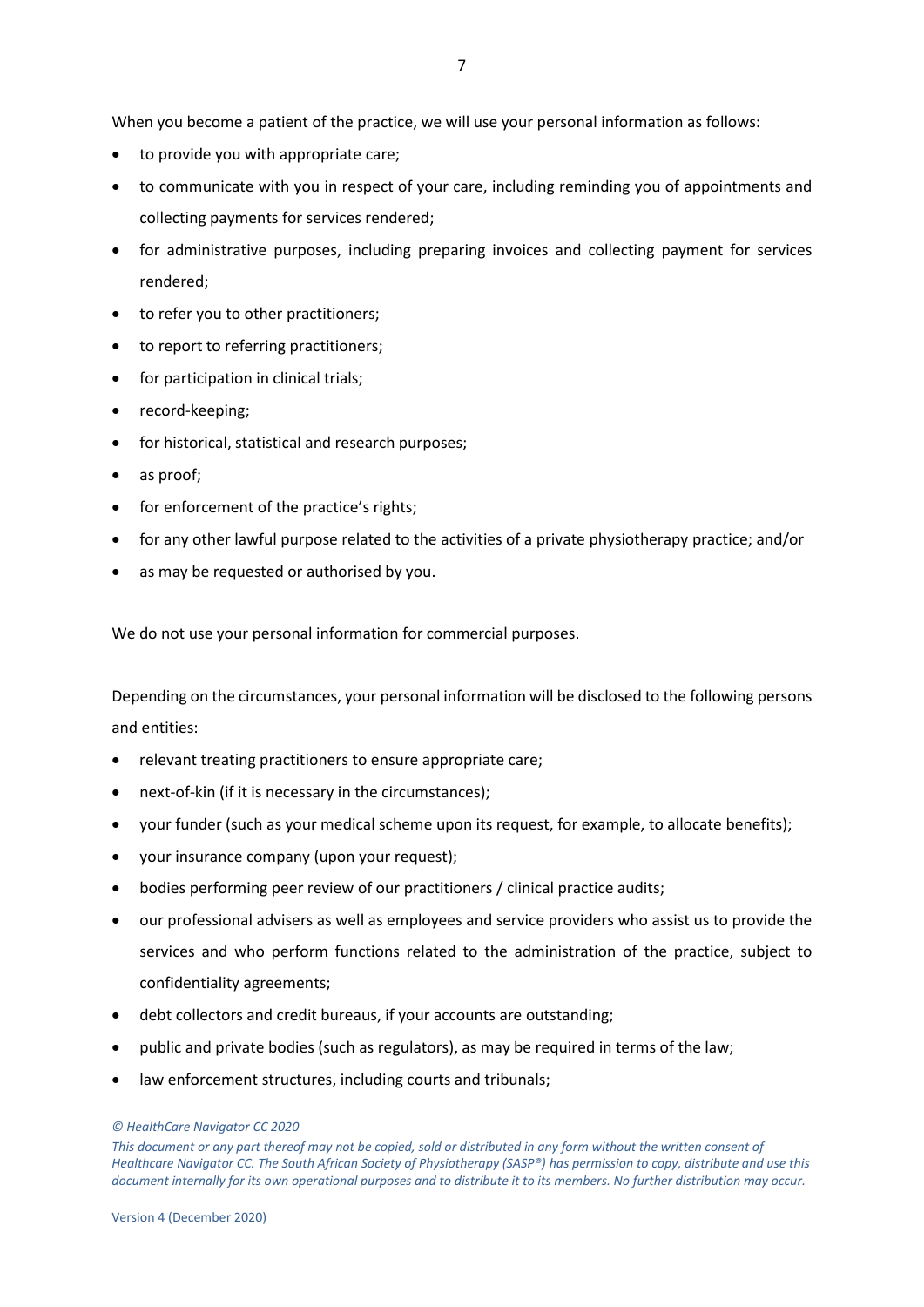- as required or permitted by law, including to comply with any legal obligation or to protect the rights, property or safety of our business, employees, patients, the public or others; and
- a purchaser of the practice, if applicable.

# <span id="page-7-0"></span>**10. PROCESSING OF PERSONAL INFORMATION OF DATA SUBJECTS (OTHER THAN PATIENTS)**

There are various laws that permit the processing of your personal information such as labour laws and POPIA. We will only process, which includes collect, use, store or disclose, your personal information in accordance with the law or otherwise with your consent and will always strive to keep your information confidential, whether you supply it directly to us or whether it is collected lawfully from other sources.

We generally process the following personal information about you, as may be applicable in the circumstances, and retain it as part of our records:

# • **Health care practitioners and employees**

- Name, identity number, date of birth, age, contact details, address, HPCSA number, position or role in the practice, nationality, gender, race, qualifications, specialisation and interests, curriculum vitae, references and photos;
- Membership of the SASP<sup>®</sup>;
- Relevant medical and disability information;
- Signatures of official signatories of the practice and proof of residence, if required by the bank;
- Employment-related information;
- Bank details;
- **•** Professional indemnity cover information; and
- Correspondence.
- **Suppliers, Service Providers, Other Stakeholders in the Health Care Industry, including Public Bodies and Regulators**
	- Organisation name and contact details;
	- Names, titles and contact details of relevant persons and officers;
	- Black-Economic Empowerment (BEE) status of suppliers;

*<sup>©</sup> HealthCare Navigator CC 2020* 

*This document or any part thereof may not be copied, sold or distributed in any form without the written consent of Healthcare Navigator CC. The South African Society of Physiotherapy (SASP®) has permission to copy, distribute and use this document internally for its own operational purposes and to distribute it to its members. No further distribution may occur.*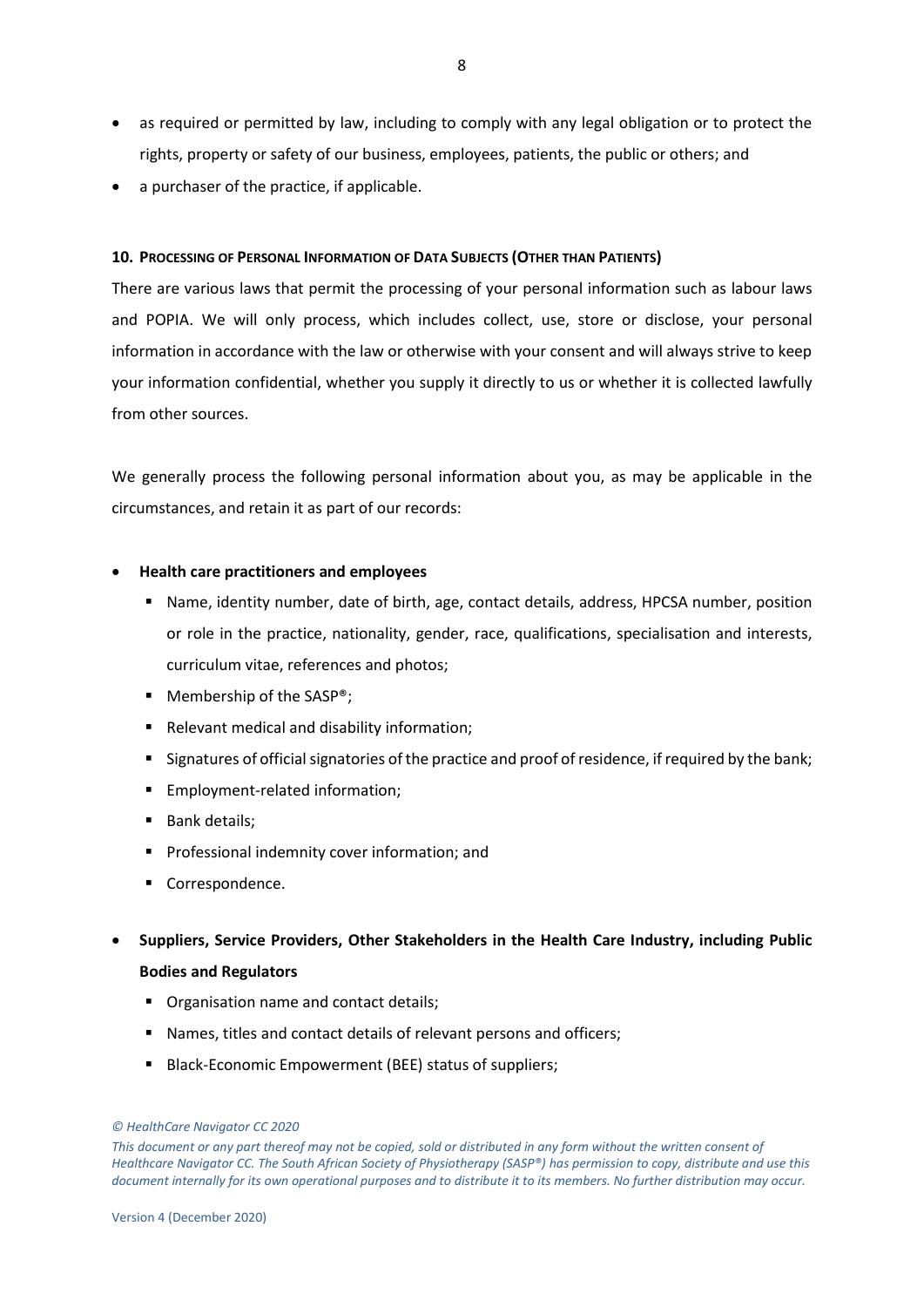- Agreements and related information;
- **■** Invoices:
- Official documentation, including newsletters and statements; and
- Engagement-related information and correspondence.

Other personal information may be collected and processed, as may be necessary and applicable in the circumstances.

#### <span id="page-8-0"></span>**11. PURPOSE OF PROCESSING OF PERSONAL INFORMATION OF DATA SUBJECTS (OTHER THAN PATIENTS)**

We generally process personal information for one or more of the following purposes:

- to conduct and manage the practice in accordance with the law, including the administration of the practice and claiming and collecting payment for services rendered;
- for communication purposes;
- for the maintenance of practice records;
- for employment and related matters of employees and other practitioners;
- for reporting to persons and bodies as required and authorised in terms of the law or by you;
- for historical, statistical and research purposes;
- for proof;
- for enforcement of the practice's rights; and/or
- for any other lawful purpose related to the activities of a private physiotherapy practice.

We do not use your personal information for commercial purposes.

## <span id="page-8-1"></span>**12. DISCLOSURE OF PERSONAL INFORMATION OF DATA SUBJECTS (OTHER THAN PATIENTS)**

Relevant personal information of data subjects (other than patients) will be shared, as may be necessary in the circumstances, with our professional advisers, relevant employees (on a need-toknow basis), our auditors / accountants, regulators, relevant public and private bodies, law enforcement structures, a purchaser of the practice, if applicable. The information will only be shared as permitted in terms of the law or as otherwise agreed to with such a person.

## <span id="page-8-2"></span>**13. LINKS TO SOCIAL NETWORKING SERVICES**

#### *© HealthCare Navigator CC 2020*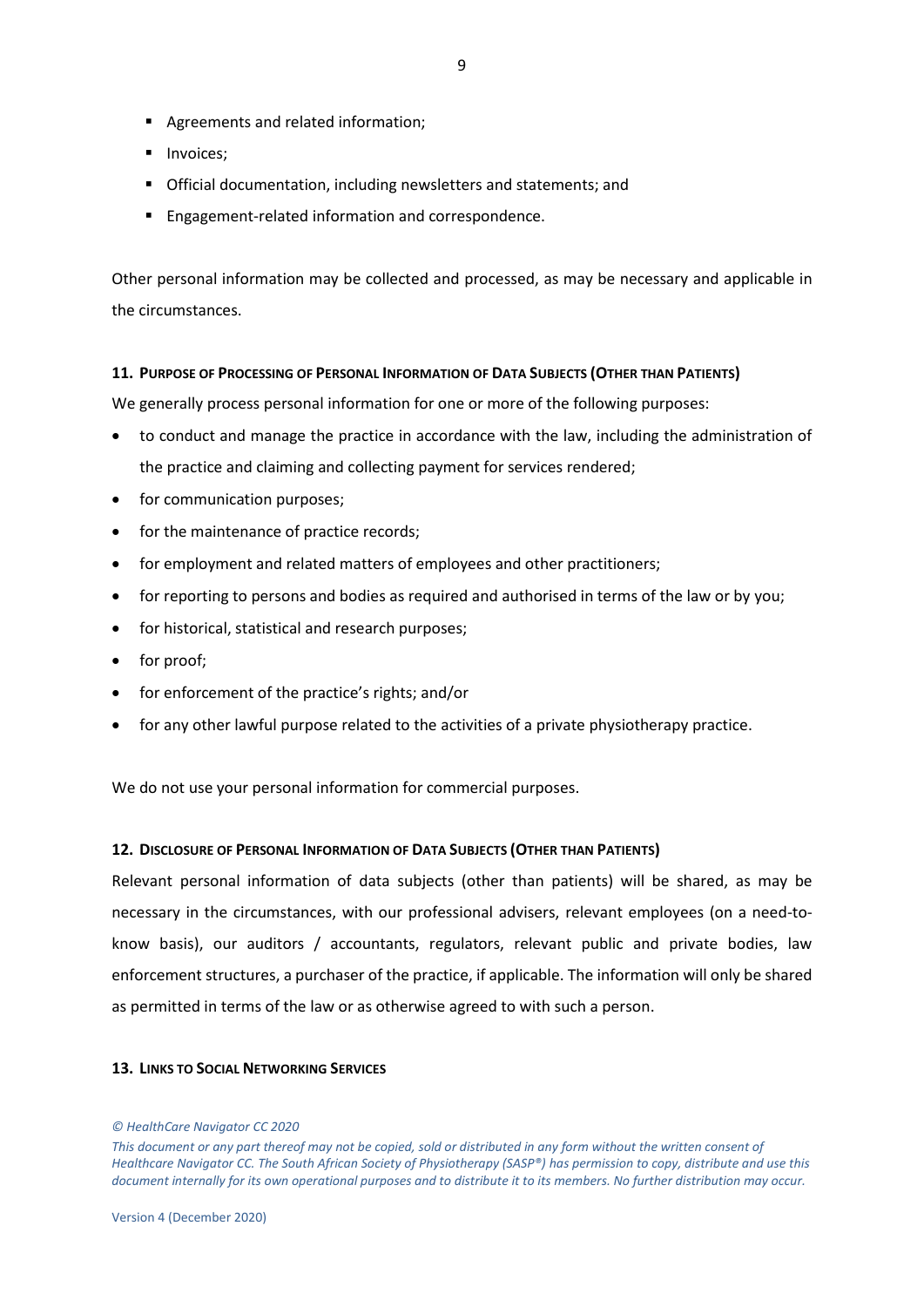We use social networking services such as WhatsApp, LinkedIn, Twitter and Facebook to communicate with the public about our services. When you communicate with us through these services, the relevant social networking service may collect your personal information for its own purposes. These services have their own privacy policies, which are independent of this Privacy Statement.

# <span id="page-9-0"></span>**14. CONSENT**

If you provide consent to us to process your personal information, you may withdraw your consent at any time. This does not affect the processing of personal information that has already occurred. If you withdraw your consent, your personal information will only be processed as provided for in the law, and, if the circumstances make it reasonable and lawful for us to do so, we may terminate our relationship with you.

### <span id="page-9-1"></span>**15. OBJECTION TO PROCESSING**

In certain instances, you may object to the processing of your personal information, if it is reasonable to do so, unless we may do so in terms of the law. This must occur on the form prescribed by POPIA. This does not affect personal information already processed. If you object and we agree with your objection, your personal information will only be processed as provided for in the law. If you exercise this right and, if the circumstances make it reasonable and lawful for us to do so, we may terminate our relationship with you.

# <span id="page-9-2"></span>**16. RECORD-KEEPING**

We maintain records of your personal information for as long as it is necessary for lawful purposes in accordance with the law, including to fulfil your requests, provide services to you, comply with legal obligations, resolve disputes, enforce agreements and as proof. These records may be held in electronic format. We may also retain your personal information for historical, statistical and research purposes, subject to the provisions of the law.

# <span id="page-9-3"></span>**17. SENDING INFORMATION ACROSS THE BORDERS OF THE REPUBLIC OF SOUTH AFRICA**

We process and store your information in records within the Republic South Africa, including in 'clouds', which comply legal requirements to ensure the protection of your privacy. If we must provide your personal information to any third party in another country, we will obtain your prior consent

*<sup>©</sup> HealthCare Navigator CC 2020* 

*This document or any part thereof may not be copied, sold or distributed in any form without the written consent of Healthcare Navigator CC. The South African Society of Physiotherapy (SASP®) has permission to copy, distribute and use this document internally for its own operational purposes and to distribute it to its members. No further distribution may occur.*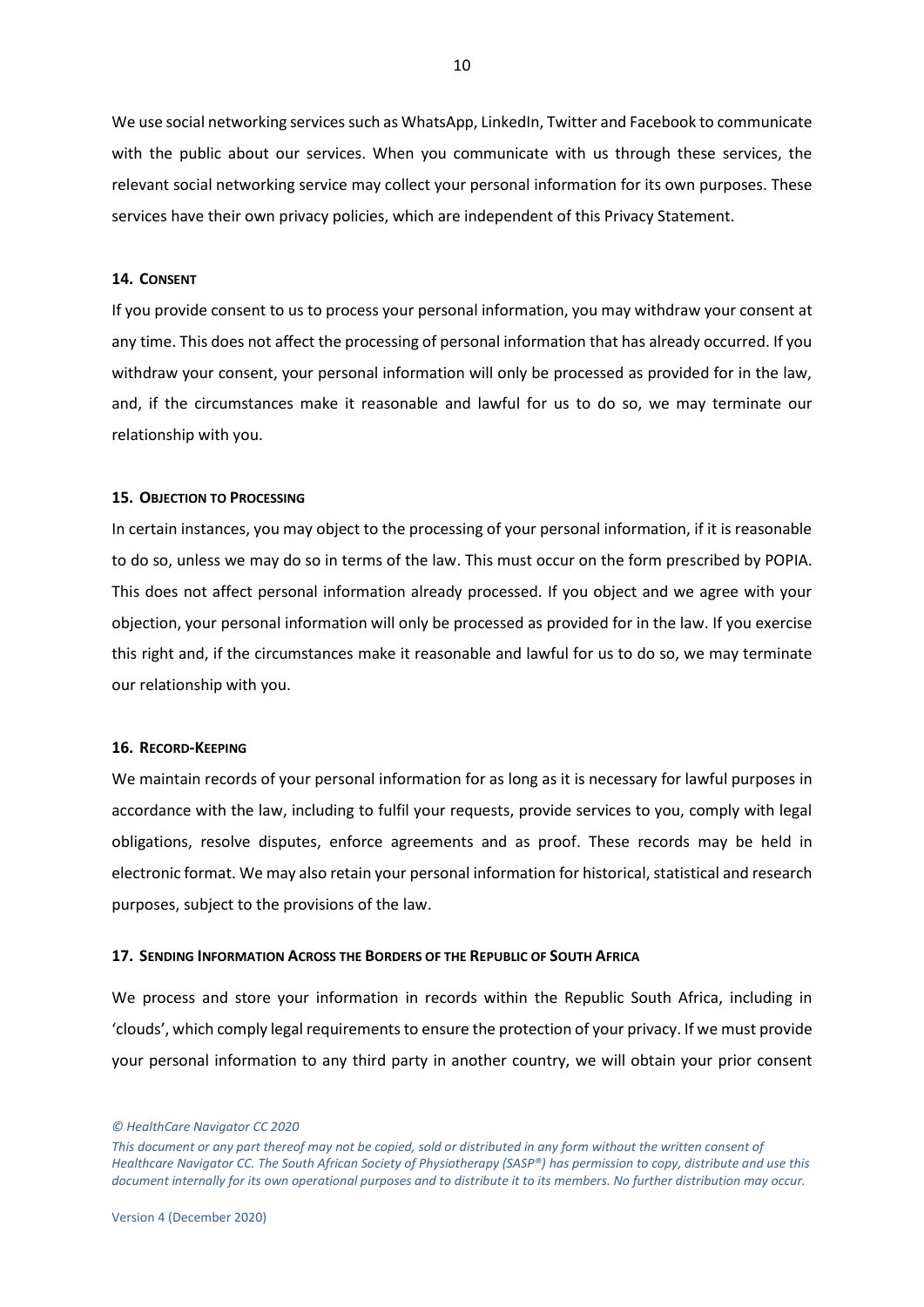unless such information may be lawfully provided to that third party.

#### <span id="page-10-0"></span>**18. SECURITY OF YOUR PERSONAL INFORMATION**

We are committed to ensuring the security of your personal information in order to protect it from unauthorised processing and access as well as loss, damage or unauthorised destruction. There are also inherent risks in the electronic transfer and storage of personal information. We have implemented and continually review and update our information protection measures to ensure the security, integrity, and confidentiality of your information in accordance with industry best practices. These measures include the physical securing of the offices where information is held, the locking of cabinets with physical records, password control to access electronic records, which passwords are regularly changed, off-site data back-ups and stringent policies in respect of electronic record storage and dissemination. In addition, only those employees and service providers that require access to your information to discharge their functions and to render services to us are granted access to your information and only if they have concluded agreements with or provided undertakings regarding the implementation of appropriate security measures, maintaining confidentiality and processing the information only for the agreed purposes.

# <span id="page-10-1"></span>**19. SECURITY BREACHES**

We will inform you and the Information Regulator, if any person has unlawfully obtained access to your personal information, subject to the provisions of the law.

#### <span id="page-10-2"></span>**20. RIGHT TO ACCESS YOUR PERSONAL INFORMATION**

You have the right to have access to your personal information subject to restrictions imposed in legislation. You may request access to your information in our possession or under our control and information of third parties to whom we supplied that information. If you wish to exercise this right, please complete and submit the prescribed form to the Information Officer. Costs may be applicable to such request. The relevant form and costs can be obtained from the Information Officer. You may also consult our PAIA Manual.

# <span id="page-10-3"></span>**21. ACCURACY OF YOUR PERSONAL INFORMATION**

It is important that we always have accurate information about you on record as it could impact on

#### *© HealthCare Navigator CC 2020*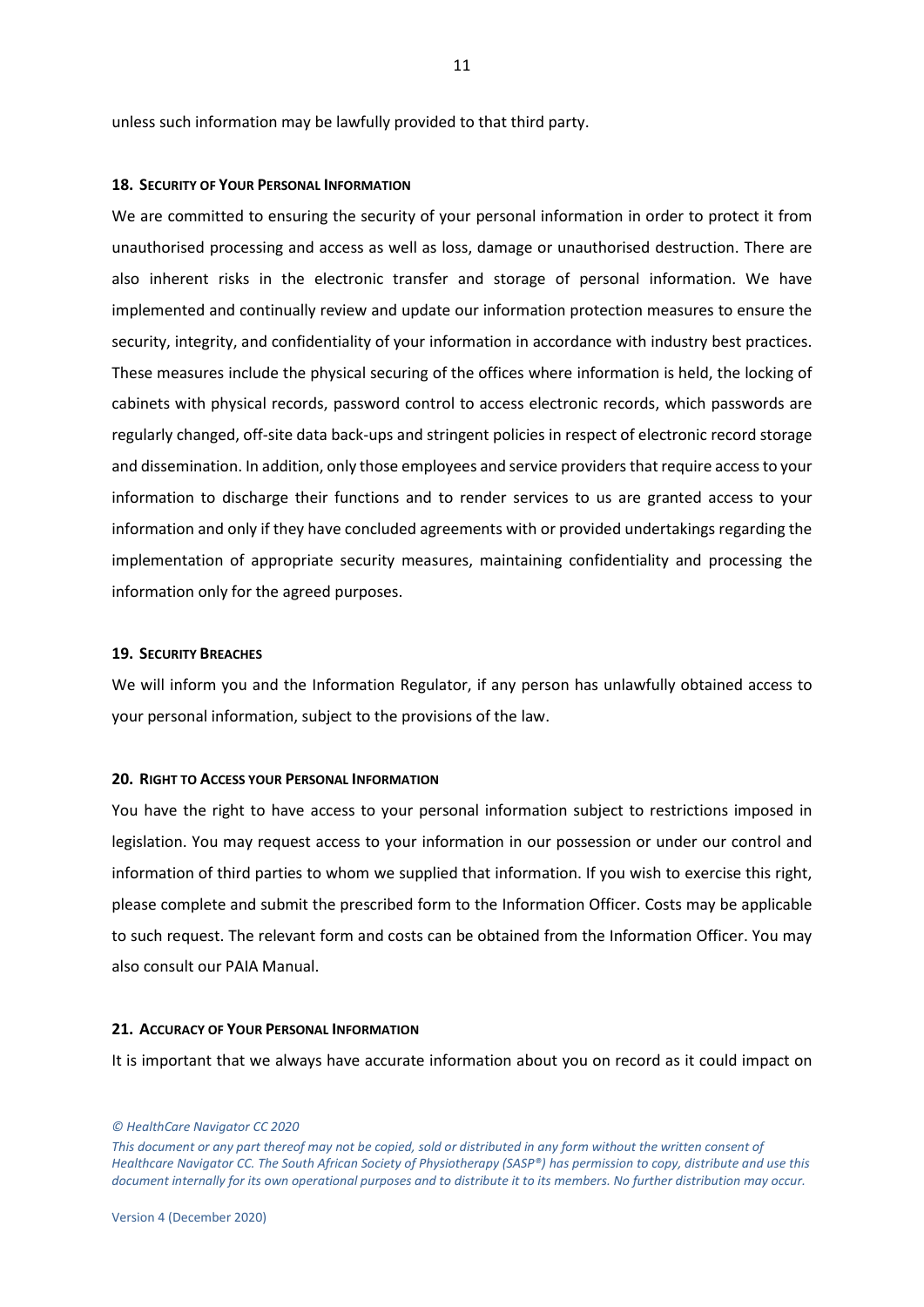communication with you and your health, if applicable. You must therefore inform us as soon as any of your information has changed. You may also request that we correct or delete any information. Such a request must be made in writing on the prescribed form to the Information Officer and must provide sufficient detail to identify the information and the correction or deletion required. Information will only be corrected or deleted, if we agree that the information is incorrect or should be deleted. It may not be possible to delete all of the information if there is a legal basis to retain the information. However, please contact the Information Officer to discuss how we can assist you with your request. If we correct any information and the corrected information will impact on any decision made or to be made about you, we will send the corrected information to persons to whom the information has been disclosed in the past if they should be aware of the changed information.

# <span id="page-11-0"></span>**22. MARKETING OF PRODUCTS AND SERVICES**

If you have provided consent, we may occasionally inform you, electronically or otherwise, about supplementary products and services offered by us that may be useful or beneficial to you. You may at any time withdraw your consent and opt out from receiving such information.

#### <span id="page-11-1"></span>**23. CHANGES TO THIS PRIVACY STATEMENT**

We reserve the right in our sole and absolute discretion, to revise or supplement this Privacy Statement from time to time to reflect, amongst others, any changes in our business or the law. We will publish the updated Privacy Statement on our website at **http//www.leescottphys.com**. It will also be available at the practice reception. Any revised version of the Statement will be effective as of the date of posting on the website, so you should always refer back to the website for the latest version of the Statement. **It is your responsibility to make sure you are satisfied with any changes before continuing to use our services.** If we make a material change to this Statement, you will be notified with a notice on the website and in the practice that our privacy practices have changed and you will obtain a link / access to the new Statement. In the event that we make a material change to how we use your personal information, we will provide you with an opportunity to opt out of such new or different use. If you have any questions concerning this Statement, please contact our Information Officer.

*© HealthCare Navigator CC 2020*